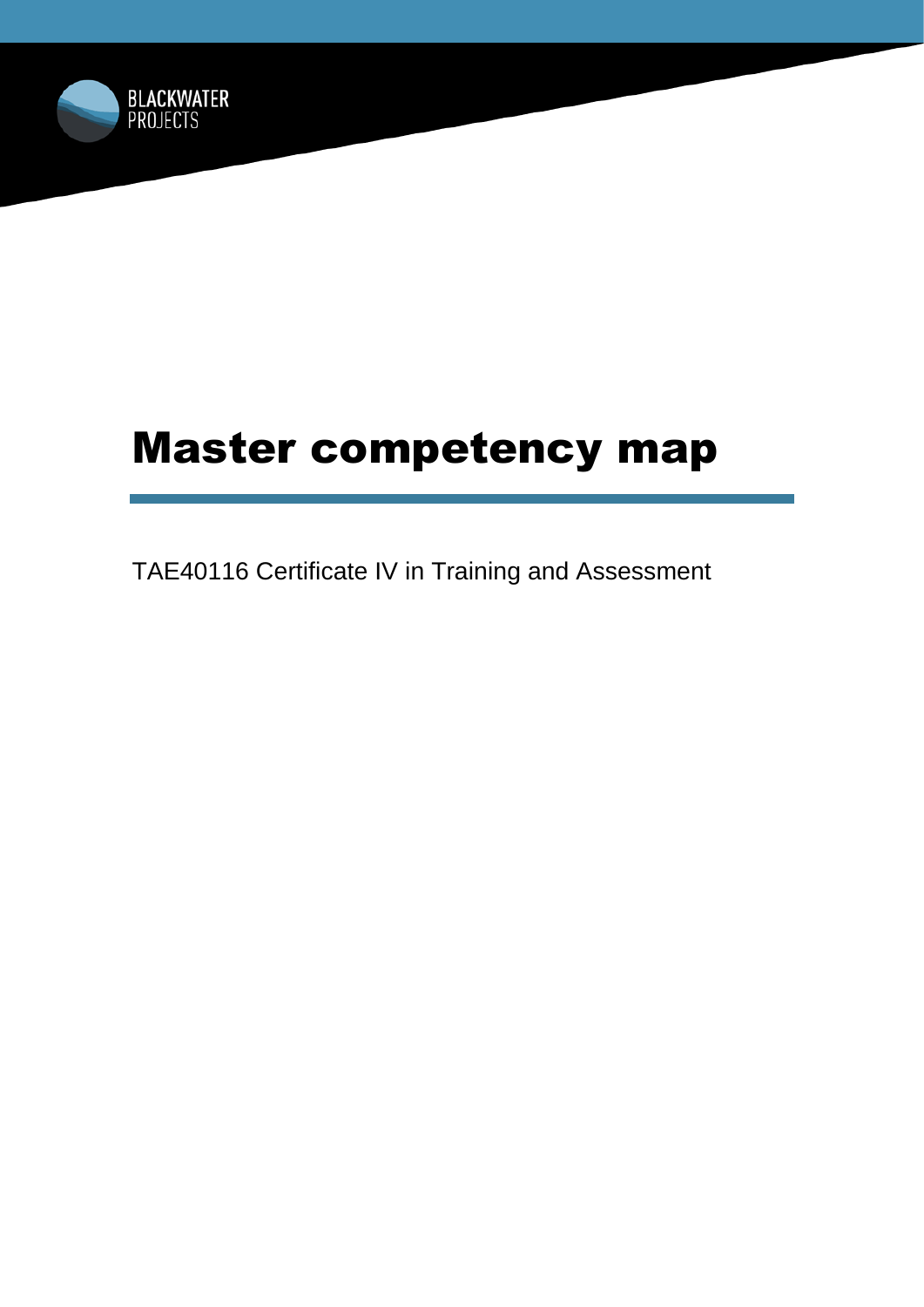# Copyright

© 2022 Blackwater Projects.

All rights reserved.

This document was developed by Blackwater Projects learning and development consultancy and is used under licence. It may only be reproduced or copied strictly in accordance with the terms of that licence.



PO Box 4253 Balgowlah Heights NSW 2093 Australia

**p** +(61) 409 910 002

**w** blackwaterprojects.com.au

**e** info@blackwaterprojects.com.au

### Version control & document history

This is version  $\rightarrow$  4.0

Date released  $\rightarrow$  16 February 2022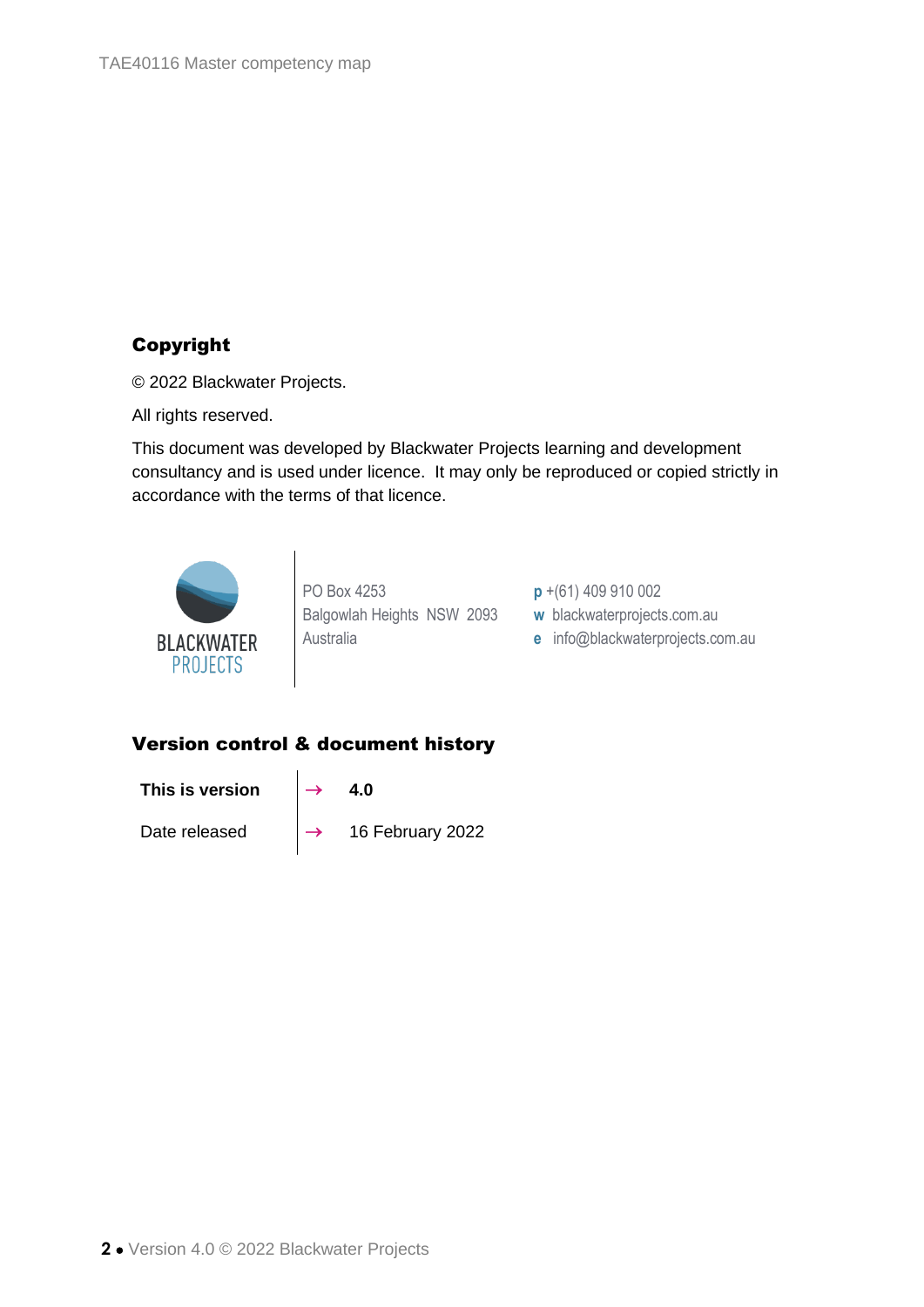# **Contents**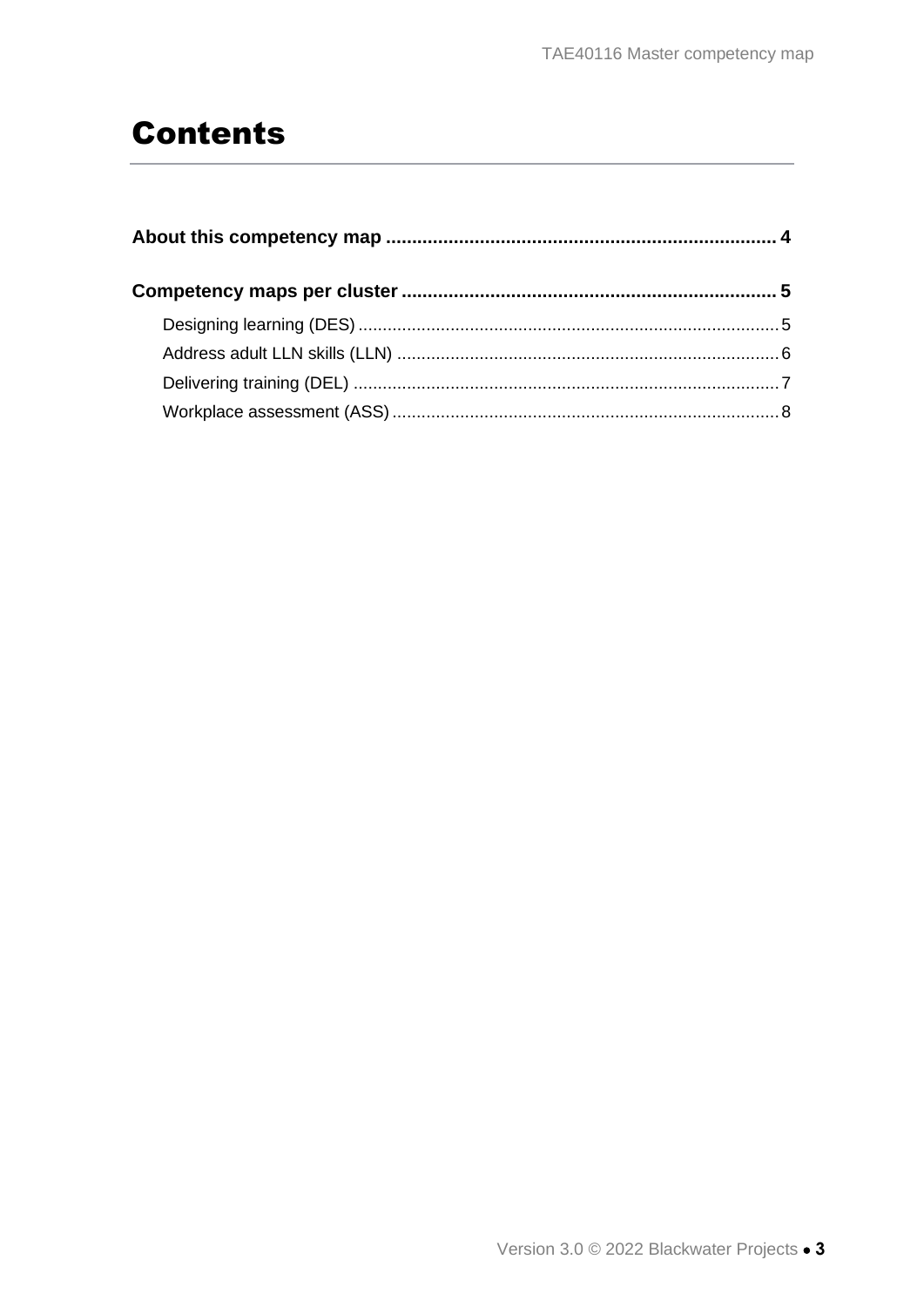# <span id="page-3-0"></span>About this competency map

**The competency map (or matrix) that follows shows the relationship between the TAE40116 units and Blackwater Projects' TAE40116 materials**

The figure below shows what is covered:



**This map gives a 'big picture'** of the relationship between the learning/assessment materials and the units of competency included in our TAE40116 materials. We also provide a more detailed competency map with each TAE40116 assessment tool.

### How this map may help you

Use this map to help you:

- understand how the program materials and assessment tasks support each TAE40116 unit
- isolate materials and assessment tasks for individual units, if needed.

**Key:**

In the maps that follow, we use this square  $(\blacksquare)$  symbol to indicate which segments of the participant manuals and assessment tools cover each TAE40116 unit.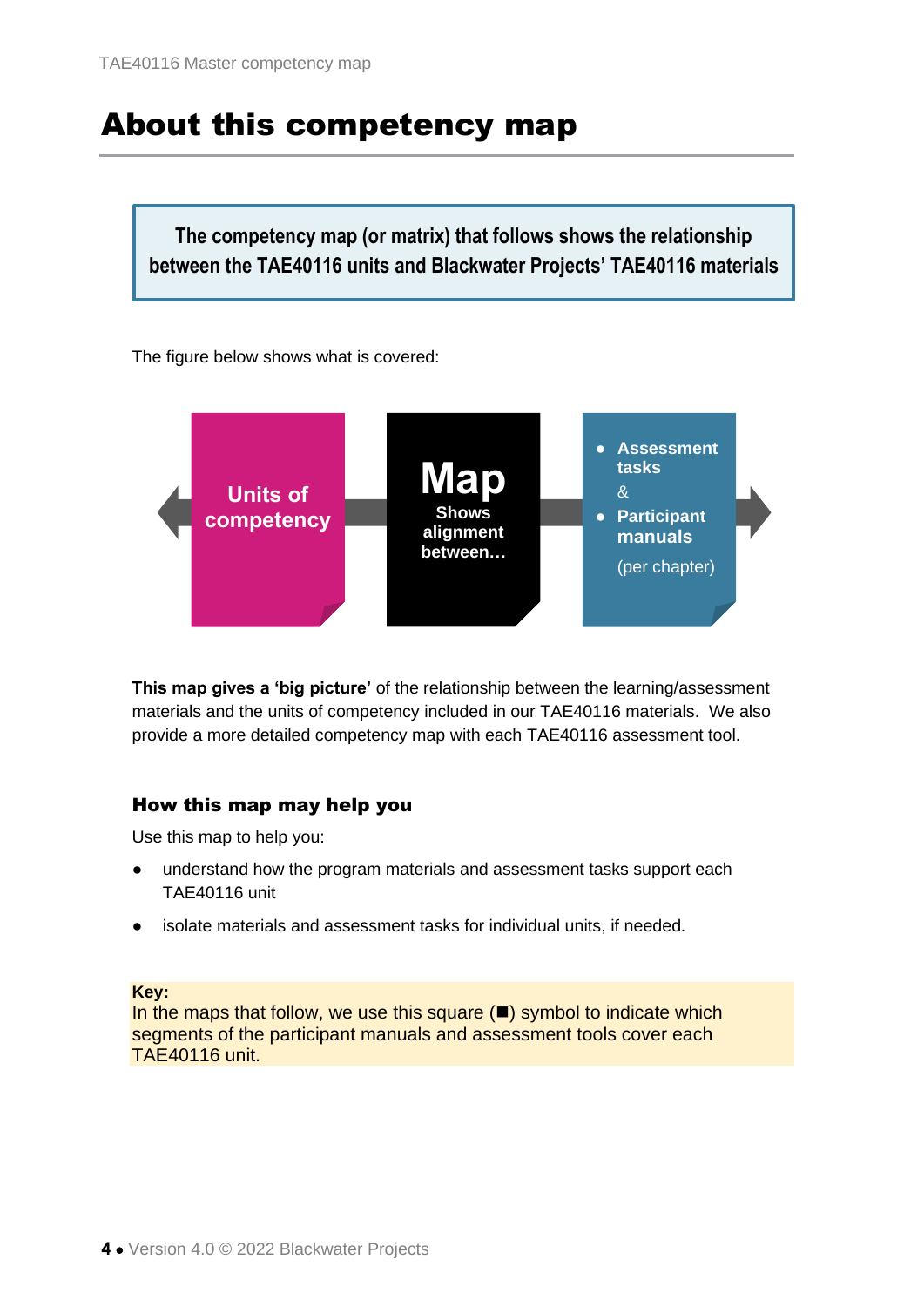# <span id="page-4-0"></span>Competency maps per cluster

# <span id="page-4-1"></span>Designing learning (DES)

#### Units covered in this cluster

- TAEDES401 Design and develop learning programs
- TAEDES402 Use training packages and accredited courses to meet client needs.

### DES Participant manual map

| <b>Chapter</b> |                                                                      | <b>TAEDES401</b> | TAEDES402 |
|----------------|----------------------------------------------------------------------|------------------|-----------|
|                | Use training packages and accredited courses to meet client<br>needs |                  |           |
| 2              | Design and develop learning programs                                 |                  |           |

#### Assessment task map

| <b>Task</b>        |                                                            | TAEDES401 | TAEDES402 |
|--------------------|------------------------------------------------------------|-----------|-----------|
| <b>DES KQ</b>      | <b>DES Knowledge questions</b>                             |           |           |
| <b>DES Task 01</b> | Explore and use a training package to meet<br>client needs |           |           |
| <b>DES Task 02</b> | Design and develop a competency-based<br>learning program  |           |           |
| DES Task 03        | Design and develop a learning program                      |           |           |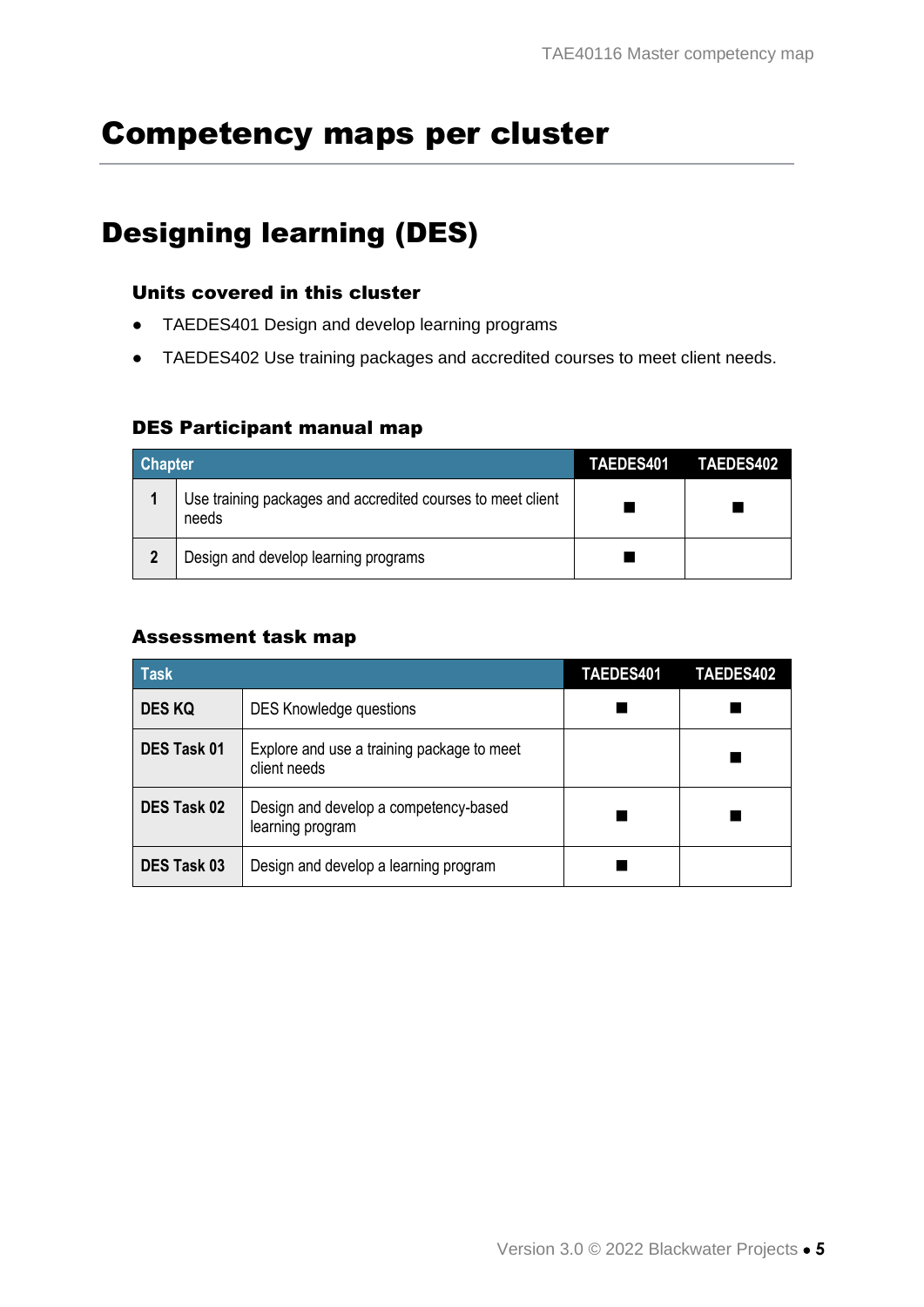# <span id="page-5-0"></span>Address adult LLN skills (LLN)

### Units covered in this cluster

TAELLN411 Address adult language, literacy and numeracy skills.

# LLN Participant manual map

| <b>Chapter</b> |                                  | TAELLN411 |
|----------------|----------------------------------|-----------|
|                | LLN and VET                      |           |
| $\overline{2}$ | Australian Core Skills Framework |           |
| 3              | Address adult LLN skills         |           |

## LLN Assessment task map

| <b>Task</b>        |                                                                                           | TAELLN411 |  |
|--------------------|-------------------------------------------------------------------------------------------|-----------|--|
| <b>LLN KQ</b>      | LLN Knowledge questions                                                                   |           |  |
| LLN Tasks 01-05    | Five case study-based tasks:                                                              |           |  |
|                    | Identify the LLN skills needed to perform a work activity<br>1.                           |           |  |
|                    | 2.<br>Identify a learner's LLN needs                                                      |           |  |
|                    | 3.<br>Select instructional and assessment strategies that address<br>identified LLN needs |           |  |
|                    | Customise learning resources<br>4.                                                        |           |  |
|                    | 5.<br>Work with LLN specialists                                                           |           |  |
| <b>LLN Task 06</b> | Address LLN needs in vocational training delivery                                         |           |  |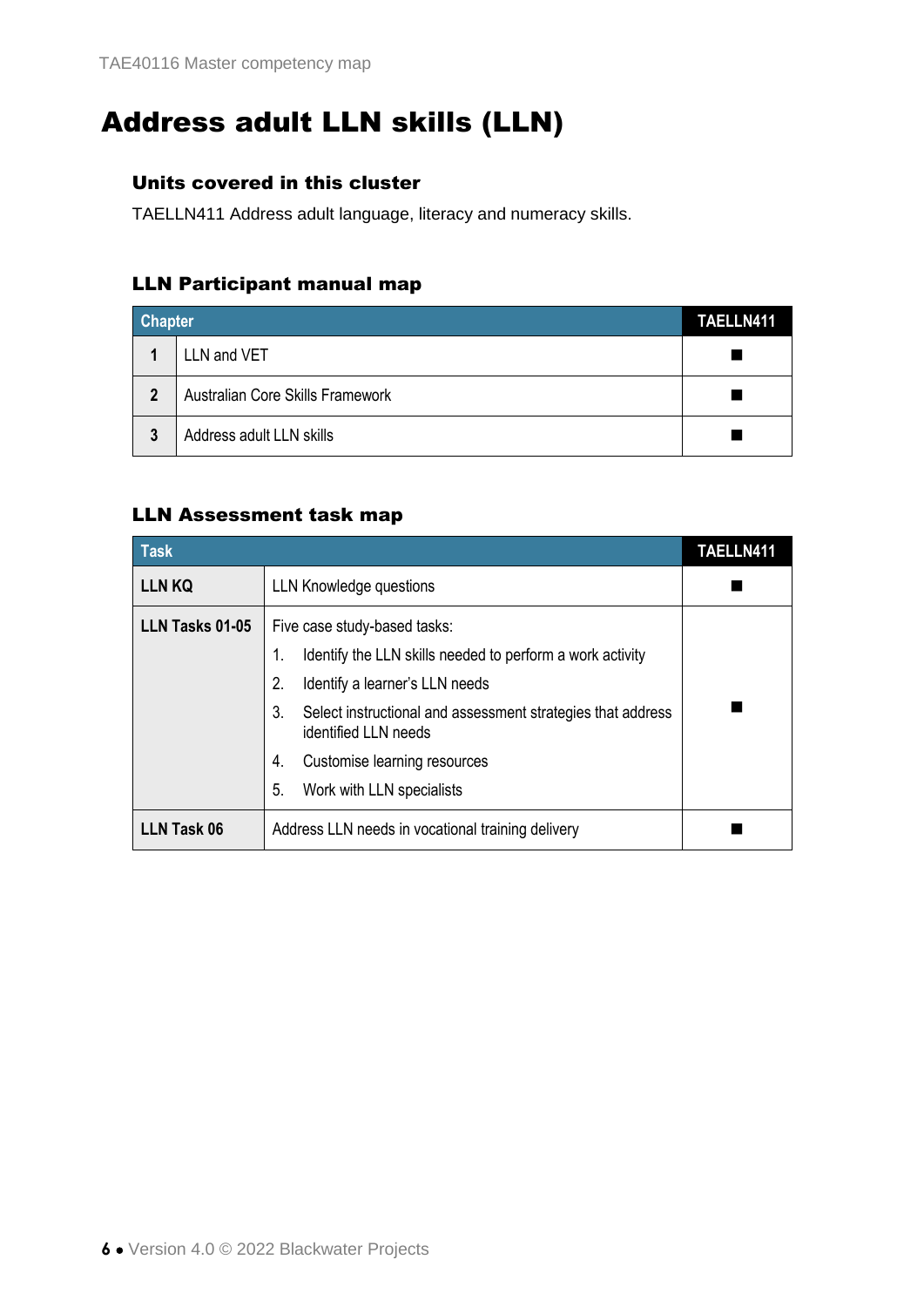# <span id="page-6-0"></span>Delivering training (DEL)

### Units covered in this cluster

- TAEDEL401 Plan, organise and deliver group-based learning
- TAEDEL402 Plan, organise and facilitate learning in the workplace
- BSBCMM401 Make a presentation.

#### DEL Participant manual map

| <b>Chapter</b> |                                                                             | TAEDEL401 | TAEDEL402 | BSBCMM401 |
|----------------|-----------------------------------------------------------------------------|-----------|-----------|-----------|
| 1              | Adult learning: an introduction                                             |           |           |           |
| $\mathbf{2}$   | Training needs and objectives                                               |           |           |           |
| 3              | Plan training sessions                                                      |           |           |           |
| 4              | Deliver training: principles of effective communication<br>and facilitation |           |           |           |
| 5              | Plan, organise and facilitate learning in the workplace                     |           |           |           |
| 6              | Plan, organise and deliver group-based learning                             |           |           |           |
|                | Reviewing and record-keeping                                                |           |           |           |

# Addendum to the DEL Participant manual map

| <b>Chapter</b> |                       | TAEDEL401 TAEDEL402 BSBCMM401 |  |
|----------------|-----------------------|-------------------------------|--|
|                | Live, online learning |                               |  |

### DEL Assessment task map

| <b>Task</b>        |                                                                                 | TAEDEL401 | TAEDEL402 | BSBCMM401 |
|--------------------|---------------------------------------------------------------------------------|-----------|-----------|-----------|
| <b>DEL KQ</b>      | DEL Knowledge questions                                                         |           |           |           |
| DEL Task 01        | Plan, organise and deliver one group-based<br>learning session                  |           |           |           |
| <b>DEL Task 02</b> | Plan, organise and deliver two consecutive<br>40-minute group learning sessions |           |           |           |
| <b>DEL Task 03</b> | Plan, organise and facilitate learning in the<br>workplace for one learner      |           |           |           |
| <b>DEL Task 04</b> | Plan, organise and facilitate learning in the<br>workplace for one learner      |           |           |           |